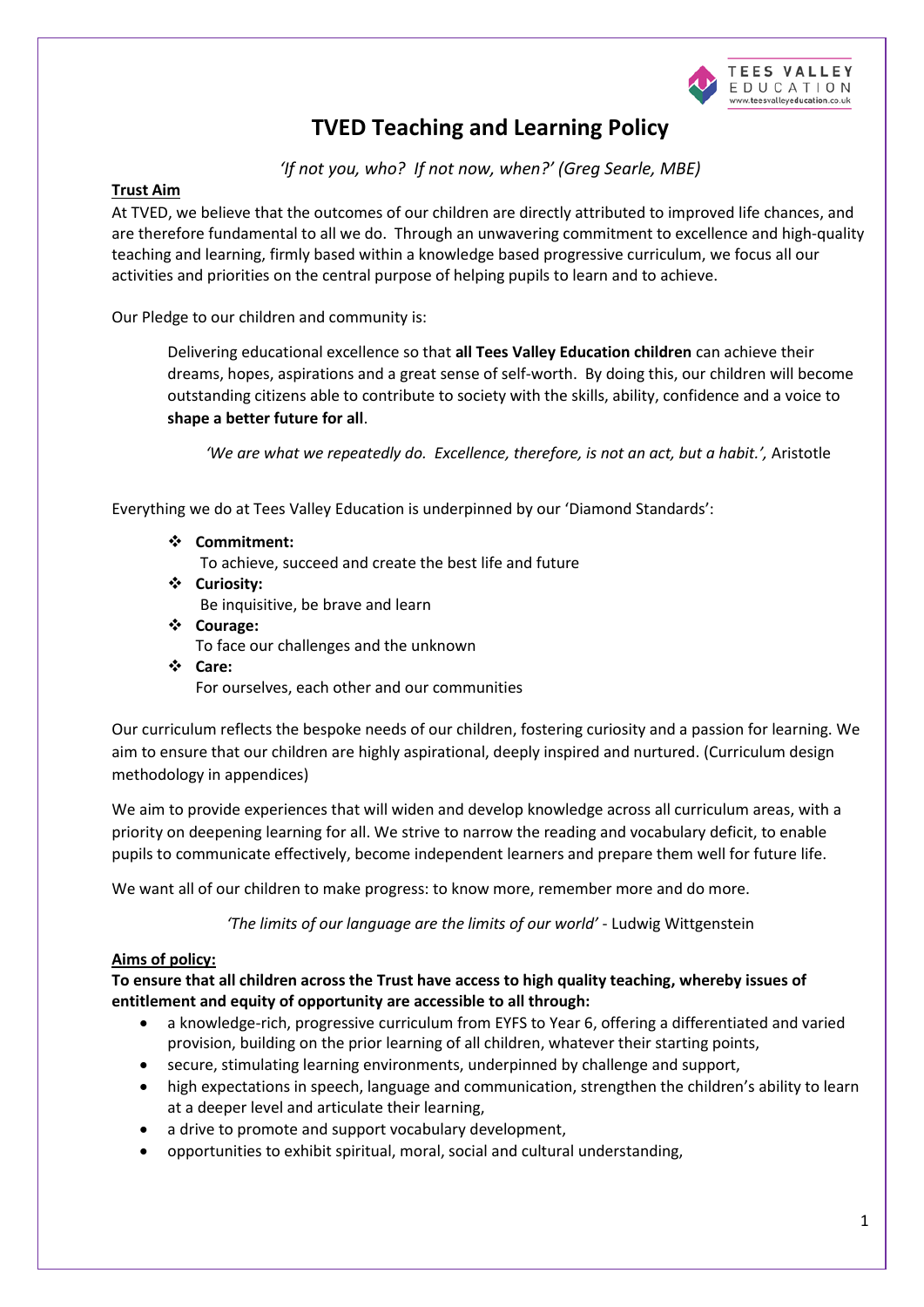

- promoting a wide range of creative experiences which enable children to make full use of their imagination in gaining the sense of the possibilities that their own creative engagement which the world can bring,
- developing lively and enquiring minds through encouraging children to question and discuss issues in order to make informed decisions,
- nurturing self-esteem so children are motivated to learn and to develop an ability to co-operate and work with others to become self-reflective independent learners,
- recognising and respecting individual religious and cultural values and to celebrate diversity,
- nurturing a sense of caring for others, and themselves, distinguishing between right and wrong and being aware of the consequences of any actions and
- creating opportunities where children can develop a sense of awe and wonder.

## **Curriculum Statement**

At Tees Valley Education, we view our broad and balanced curriculum as the totality of every planned experience and interaction that our children will encounter. It saturates and informs every aspect of our practice and our culture: from academic content, to safeguarding, to poverty proofing, to the planned roles and recruitment of adults working in our academies. It is the bedrock on which outstanding teaching and learning opportunities are built upon.

We build the supporting frameworks around the children, which we hope will allow them to develop the characteristics that ensure they are ready to learn, allowing them to become independent, confident and successful learners, preparing them well for future life and to feed the demands of an increasingly complex workplace and society. We are committed to providing and developing a plethora of imaginative learning opportunities, and pastoral and welfare support for all, designed to fit the needs and stage of our children as well as their community.

#### **Intent**

At Tees Valley Education, whilst we use the national curriculum as a framework, our curriculum has been codesigned by teachers and children, considering our local industrial heritage and the communities we serve. A knowledge-rich approach offers a curriculum that is broad and balanced and which builds on the prior knowledge and understanding of all children, whatever their starting points, as they progress through each key stage. We consider the development of the whole child to enable them to understand the world around them, as well as to be able to make informed and accurate observations and connections they need to succeed in life.

In order that we build an essential skill set to succeed in life we support our children with wide ranging opportunities through enterprise and career related learning. We build on children's growing awareness of themselves and through opening up the world of work to broaden their horizons and contextualise learning for now and later. This is the golden thread that runs through our curriculum to ensure learning is real. Our enrichment and extra-curricular activities, as well as our 'activity passport', form a critical part of our curriculum offer. They provide concrete platforms for advanced learning, thinking and reflection, in a form in which our children can follow their personal interests as well as develop new ones.

## **Implementation**

Clear strategic planning allows the curriculum to be dynamic and adapted to the nuanced context of the academies as well as the children's needs, whilst ensuring a cohesive trust wide entitlement and commitment. Age related expectations combine the acquisition of knowledge and development of skills to create a purposeful and exciting learning journey for every child. The curriculum has high expectations to combine transferable skills, demonstrate a breadth of vocabulary and develop strong cross-curricular links, including real-life application. Long term plans have been carefully designed to ensure that children's development is coherent, logical and progressive. Subjects are taught specifically but are embedded in topic themes; however, the conventions of the subject are followed.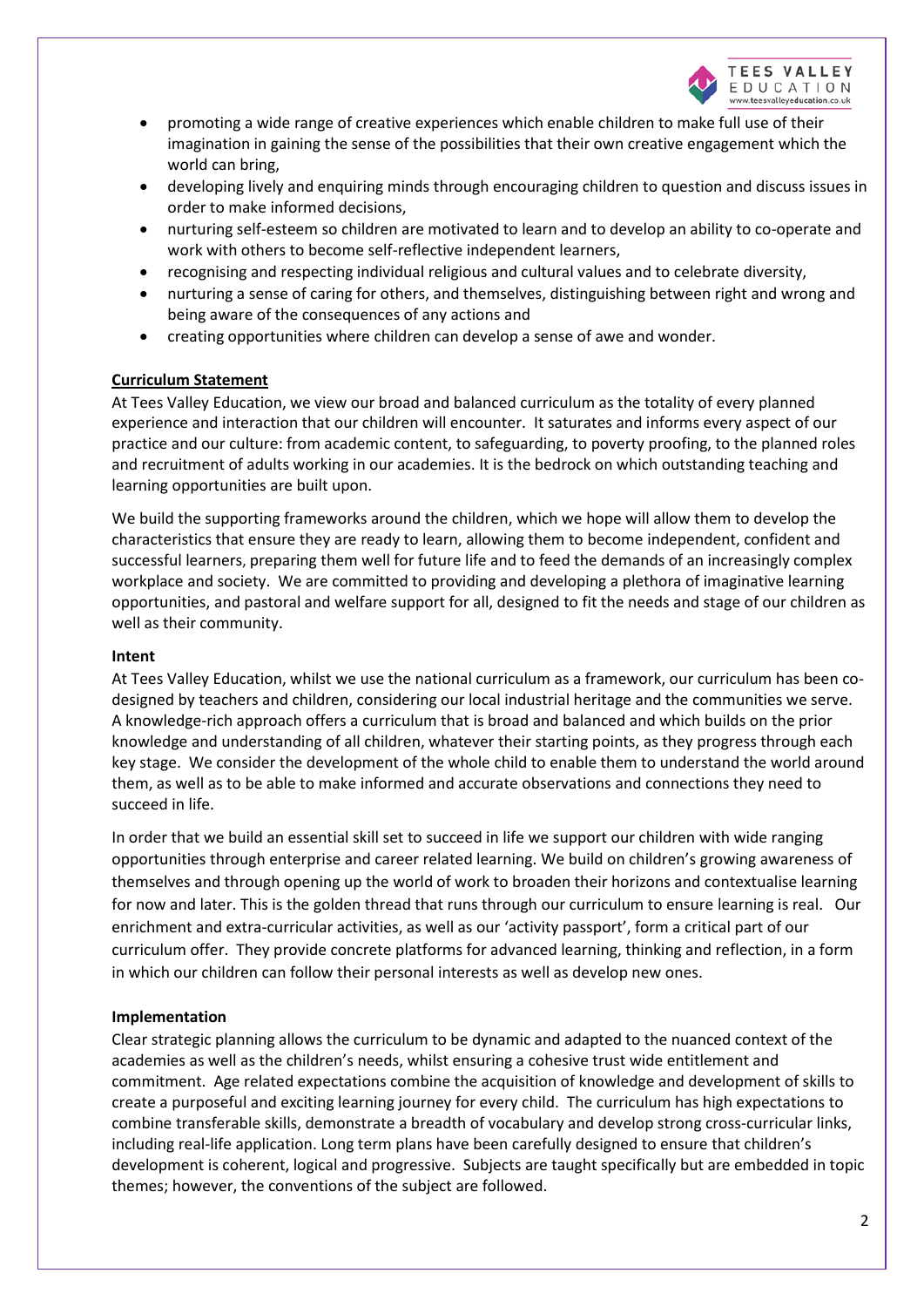

Across the trust, outstanding classroom environments stimulate and engage quality thinking and reasoning. In all of our academies, weekly, medium and long term planning is responsive to children's needs; incorporating holistic approaches to teaching and learning; assessment for learning polices are an opportunity for children to reflect on their learning and think deeply in their feedback. High quality CPD, combining research and practice, as well as direct expertise from the trust's SLEs, supports all staff to further develop curriculum pedagogy.

#### **Impact**

We use rigorous triangulated monitoring throughout the year to gauge the impact of the curriculum design. Curriculum teams, forming part of our professional learning community, have a vital role to play in the selection and delivery of content, as well as monitoring the efficacy of the provision, including pupil outcomes. They monitor individual subjects: reviewing learning, evaluating pupil voice, providing individual feedback to move practice forward, celebrating positives and highlighting areas of development that through coaching trajectories are changed within and across the academies. Senior leadership teams monitor and quality assure, triangulating audit function over time and against the 'formal/semi formal/informal' viewpoint of need. The whole 'trust team' strengthen our ethos and vision as we work together to reflect upon our curriculum and share outcomes driving forward next steps, as part of a planned trust-wide approach.

**Curriculum Structure** (LTP – long term planning, MTP – medium term planning)

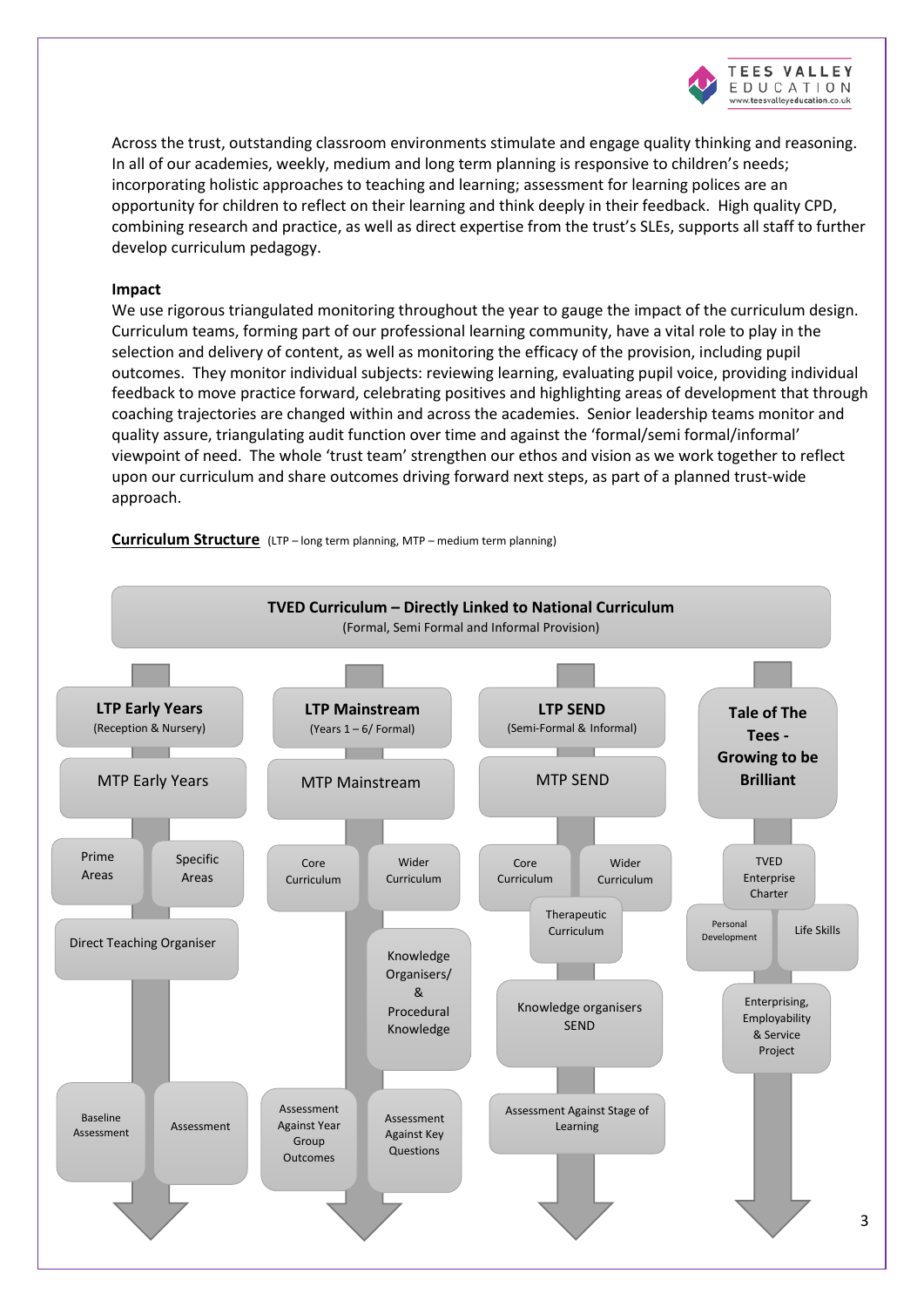

# **Roles and responsibilities**

The Programme for International Student Assessment (PISA) state there are two factors which impact on the outcomes of young people: home and the quality of teaching. Ultimately, when children receive high quality provision, standards of achievement across the whole curriculum are raised. At Trust, academy and teacher level, it is our responsibility to ensure that our children have access to the highest quality of teaching to ensure the best outcomes for our children.

This supports the aims, ethos and values of the Trust and provides secure, supportive environment where each child can achieve their potential.

This is achieved through each stakeholder committing to the Trusts expectations of them:

## **Children**

Learners work towards these aims by:

- taking growing responsibility for their own learning both at school and at home,
- responding eagerly to all learning challenges and embracing learning opportunities,
- having the confidence to raise questions and persevere with their learning demonstrating a growing range of strategies to overcome challenges or barriers to their learning,
- displaying positive learning behaviours and embodying the Diamond Standards,
- showing a willingness to concentrate on tasks with a sense of commitment and enjoyment, ensuring they take responsibility for their own progress,
- adjusting to the demands of working in different contexts, selecting appropriate methods and organising themselves and their resources effectively,
- evaluating their own work and, where appropriate their peers, to support their learning process
- and attending school and being punctual, ready to begin lessons on time with a positive attitude to learning.

## **Teaching & Learning Staff**

Teachers work towards these aims by:

- teaching lessons with clear aims and purposes, driven by specific objectives and success criteria, in line with Trust documents and therefore the National Curriculum and Programme of Study,
- utilising the principles of the science of learning to plan effective sequences of learning at both individual and group level, based on prior knowledge, identifying misconceptions, removing barriers to learning and planning with the end in mind
- having clarity about the learning intentions and how they can be achieved with a clear awareness of the relevance of the new learning within the overall unit or subject,
- catering appropriately for the learning of all pupils with differing abilities and interests, ensuring the full participation and engagement of all,
- adapting teaching methods appropriately to suit the learners, theme or subject,
- setting high expectations of all pupil's behaviour in line with academy policy,
- supporting and challenging their pupils appropriately,
- scaffolding independence,
- creating opportunities for all to experience learning success,
- providing regular, timely feedback against success criteria to drive progress in line with academy policy,
- ensuring children are specifically praised for their learning behaviours and successes,
- creating positive climates for learning, promoting positive relationships to motivate and inspire pupils to be the best they can be in a secure environment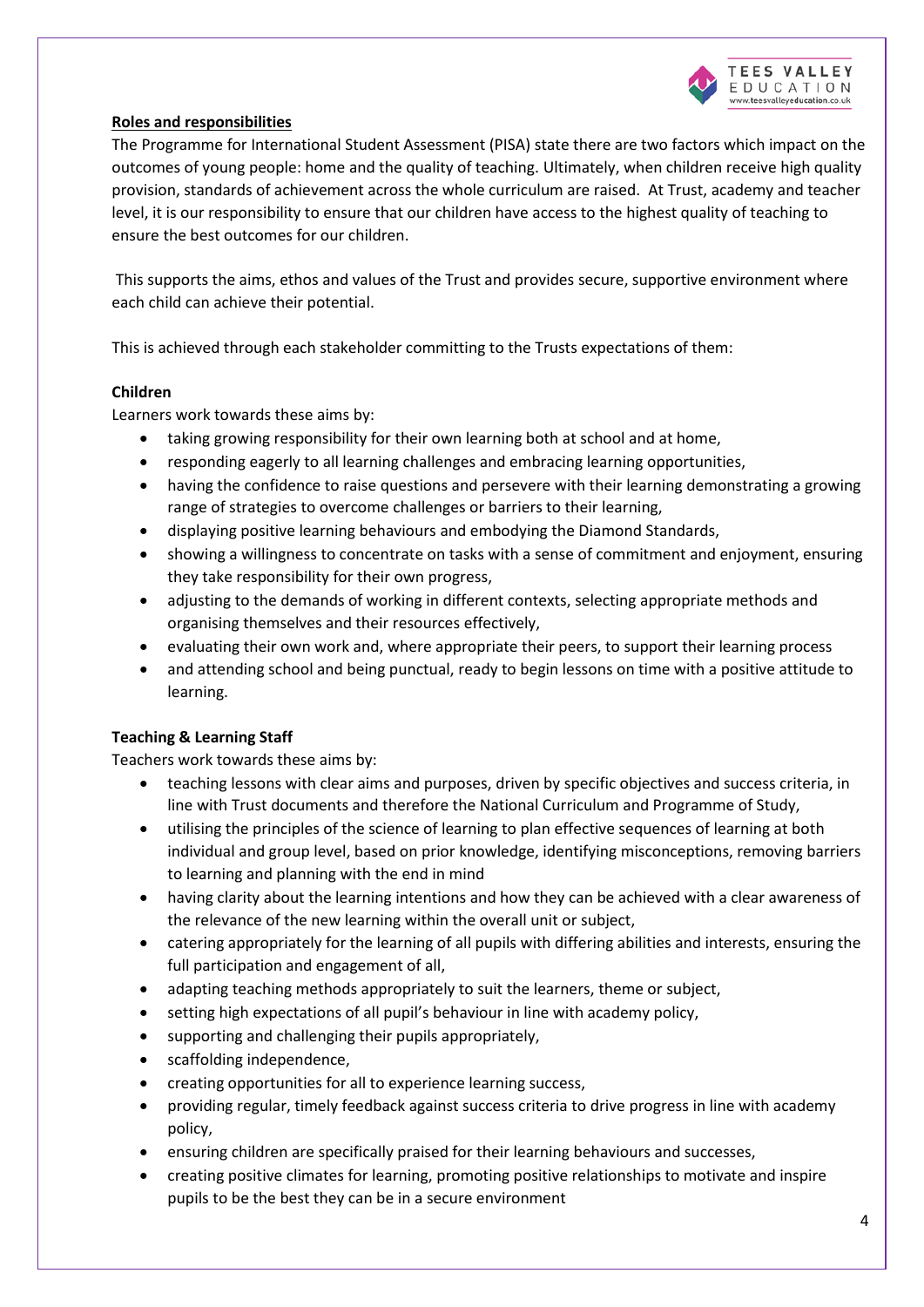

- being organised for all aspects of their role, being well prepared for lessons but adapting in light of assessment of learning,
- having clear learning intentions and outcomes,
- assessing and evaluating pupils' learning through termly summative assessment and utilising this to identify gaps in learning
- utilising assessment for and of learning to set clear targets for interventions, lessons, units of work and end of year,
- committing to improvement and raising standards of progress and achievement,
- proactively identifies children and groups who need intervention and support,
- understanding the whole child and their individual levels of need,
- sympathetically responding to the needs and aspirations of all children, families and the community,
- working as part of a team, creating a supportive and cooperative team ethos,
- recognising, supporting and contributing to the academy and Trust ethos, embodying the Diamond Standards,
- being enthusiastic and making learning enjoyable and interesting in light of the needs and interests of the children,
- being a lifelong learner engaging with current research,
- committing to their own professional development and therefore being open to innovative ideas and suggestions, willing to challenge and be challenged and
- listening to children, valuing their opinions and having their best interest at the heart of everything they do.

# **Parents**

The parents work towards these aims by:

- willingly engaging with the academy, the teachers and school life,
- valuing and respecting their child, their learning, their teacher and the school,
- working with the school and staff to support the very best outcomes for their child,
- ensuring that their child attends school and arrives punctually,
- ensuring that their child is as fully prepare as possible for the school day,
- supporting the academy Behaviour Policy,
- participating in discussions concerning their children's progress and attainments,
- ensuring early contact with school to discuss matters which may affect a child's happiness, progression or behaviour and
- supporting the child's learning at home, e.g. homework, reading.

# **School Leaders, Admin & Pastoral Staff**

The leaders work towards these aims by:

- creating a genuine learning community, whereby all staff and children feel respected and valued, learning from and with each other,
- committing to improvement and raising standards of progress and achievement,
- embodying the Diamond Standards to actively promote the Trust and academy ethos,
- providing staff with clear, up-to-date, relevant, expectations, schemes of work and policies to support teaching and learning
- providing regular, timely feedback against teacher's standards to drive progress and development and actively celebrating successes,
- promoting positive relationships to motivate and inspire staff to be the best they can be in an environment of support and challenge,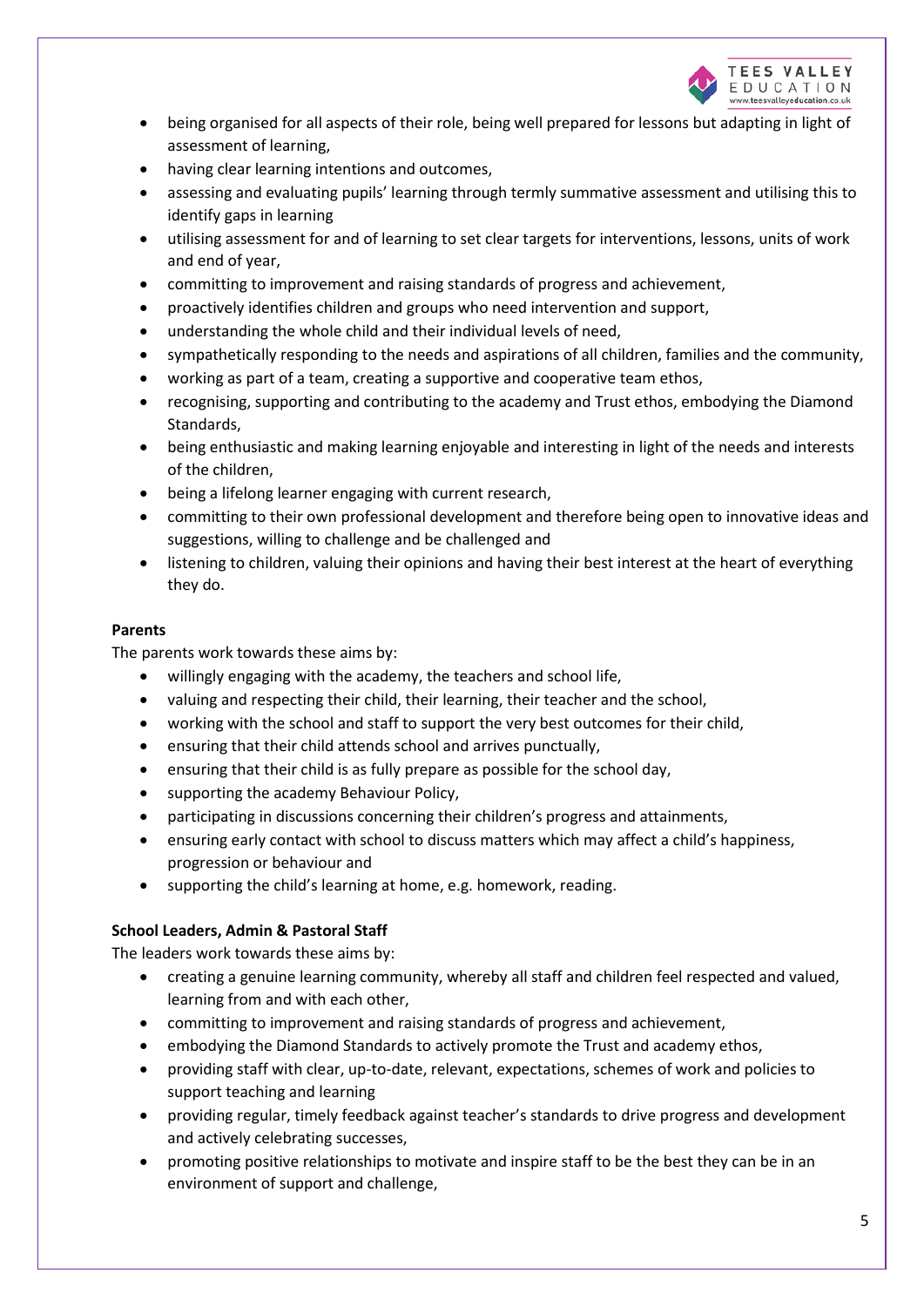

- ensuring that CPD applies the theory of the science of learning in order to effectively meet the needs of individuals, groups and whole academy driving both academy and Trust priorities and
- holding staff to account for outcomes, supporting and challenging staff appropriately.

Strategic leadership and overarching direction is provided by the Director of Standards and Academy Improvement supported by the Heads of Academy. They will determine its impact, efficacy and development requirements to deliver the national curriculum in its entirety whilst engendering a level of excellence that will ensure all children have access to their full entitlement. They will also determine the CPD needs of the staff and plan to support them accordingly.

The Standards Trust Improvement Team provide the drive at a strategic and operational level to ensure our curriculum is integral to, and supports, progress and attainment for all. Trust Curriculum Leaders provide the specific expertise at a trust, local and regional level in order that they can both support, challenge and ensure impact on both teaching, learning and outcomes. They support and liaise with the subject leaders and co-ordinators to monitor the impact and effectiveness of the subjects and raise standards. Academy Curriculum Leaders provide a school level strategic leadership and direction for the curriculum ensuring support for teaching and learning, appropriate coverage and impact on outcomes. Academy Subject Coordinators support this on a day to day basis.

## **Trustees & Directors**

The Trustees work towards these aims by:

- ensuring that policy procedures are in place,
- ensuring that procedures are carried out robustly,
- ensuring teaching and learning forms the basis of Trust and individual academy target setting and evaluation of impact and
- ensuring that Trust teaching and learning informs and raises standards in progress and attainment.
- investment in learning for our teaching staff in order that we secure pedagogical development
- agree clear strategic curriculum offer in place and review its implementation yearly.

## **Recovery Curriculum**

Throughout 2020/21, as a result of the pandemic, there has been a recovery curriculum in place to support the children levering back into school life. This challenge requires a new response that is constructed to wrap around our children, recover and rebuild, be purposeful and planned, compassionate and based within our informed judgements. Our focus is to ensure that pupils are ready to learn and as such social and emotional wellbeing will be prioritised within a safe and supportive environment. The clear expectation for all is that our recovery curriculum will ensure accelerated progress for all, in this year and beyond (See Recovery Curriculum).

Additional to this has been the development of the blended learning offer to all pupils to ensure the taught curriculum continues wherever they may be. Whilst it is acknowledged this is more challenging the expectations of teaching, learning and the curriculum offer remain the same. Where engagement is challenging every opportunity will be made to support children and parents.

## **Learning Environment**

High quality teaching and learning is reinforced by a high-quality learning environment. These environments should meet the needs of the individuals within them and should support them with their learning. Successful classrooms are organised as such to ensure they are accessible to the learners, supporting them to be as independent and successful as possible. What is displayed, should be either there to support learning or to celebrate learning; reflecting the taught curriculum and be representative of all children and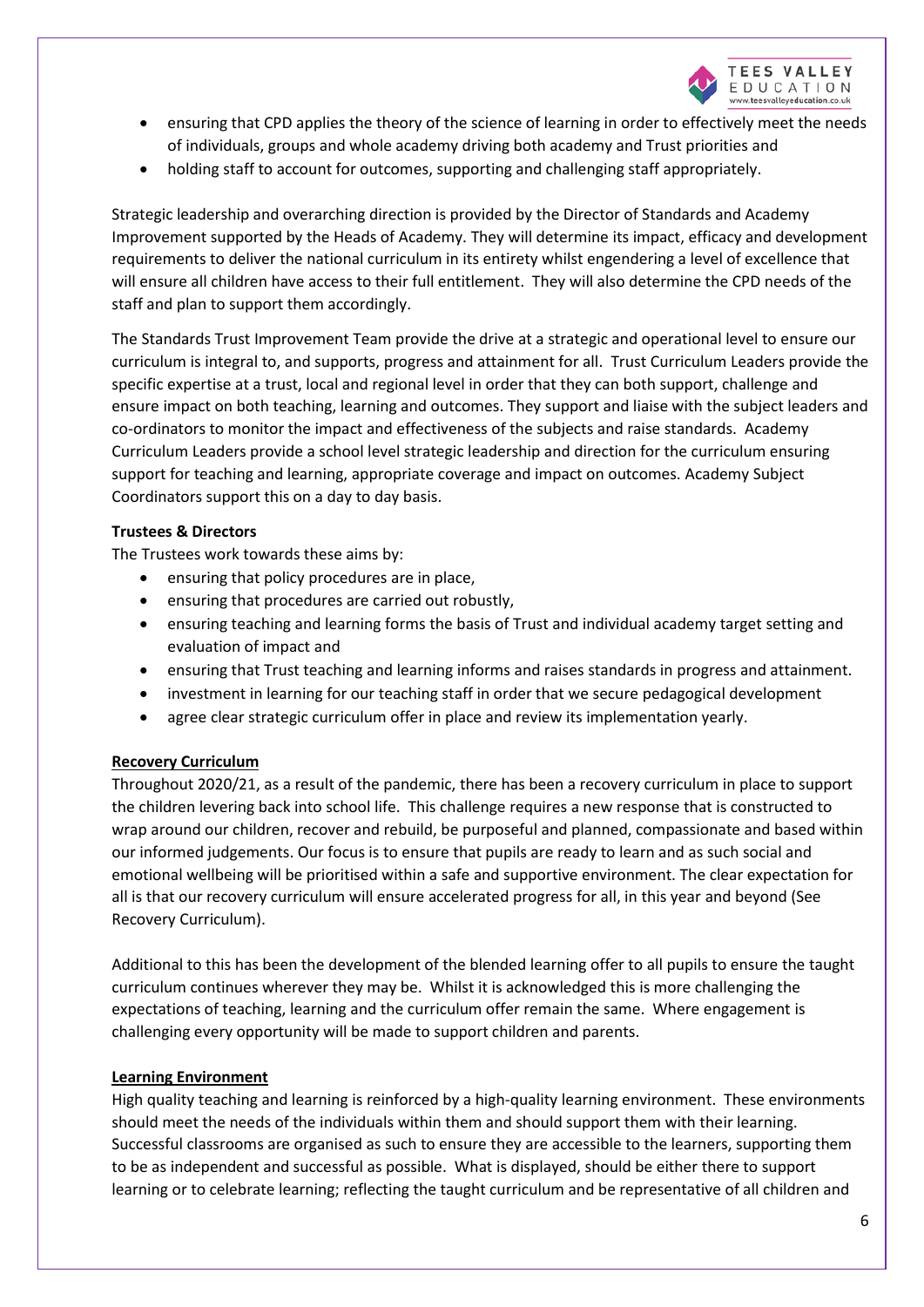

all ability levels. Ultimately, it should be a welcoming environment which is fit for the purpose of learning. For further expectations and guidelines, see individual academy Display Policies.

#### **Inclusion**

All children are helped to achieve their potential; however, we continue to drive proactively for equity for disadvantaged groups. We ensure that disadvantaged children have access to the same demanding opportunities as other children. Those who are most able are challenged and encouraged to expand their knowledge and skills through a varied curriculum offer and wider opportunities. Those who find learning more challenging are given targeted support to embed skills, to develop their own pace and to learn in a style that best suits their individual needs; sometimes through a pre-formal or semi-formal, stage driven curriculum.

We aim to provide for all children so that they achieve as highly as they can according to their individual abilities. We will identify which children or groups of children are under-achieving and take steps to improve their attainment. Children with SEND will have targets appropriate to their ability and learning will be tailored to meet their individual needs. Gifted and talented children will be identified and suitable learning challenges will be provided. Progress of all groups of children will be carefully tracked and monitored.

## **APPENDIX**

## **TVED Curriculum Design Methodology**

At Tees Valley Education, we view our curriculum as the totality of every planned experience and interaction that our children will encounter. It saturates and informs every aspect of our practice and our culture: from academic content, to safeguarding, to poverty proofing, to the planned roles and recruitment of adults working in our academies.

The design of the curriculum is research driven. Current research and new learnings, not just updates to pedagogies and principles of teaching and learning, but also about our children and the changing landscape of our communities themselves. In the first instance, the curriculum is designed to meet the expectations of the National Curriculum. In addition to this, the curriculum is also shaped by our communities and locality, to provide relevance and contexts with which the children are and should be immersed in. . The order in which we teach this has been shaped by the principles of the science of learning (McCrea, Sherrington, Willingham). The context and order of the curriculum components have been carefully crafted to ensure that the acquisition of knowledge is a cumulative process and that children have opportunities to build new learning on prior knowledge, revisiting key concepts and vocabulary (Quigley), in order to gain and secure new knowledge.

Underpinning the sequenced curriculum are knowledge organisers (based on Barrat). These are designed to support teaching and learning to ensure that prior knowledge and vocabulary are identified, to then enable new learning to be taught and sequenced by the teacher. Teachers are required to consider misconceptions, plan for how they are going to make the children think and ultimately how they are going to get the children to remember (McCrea).